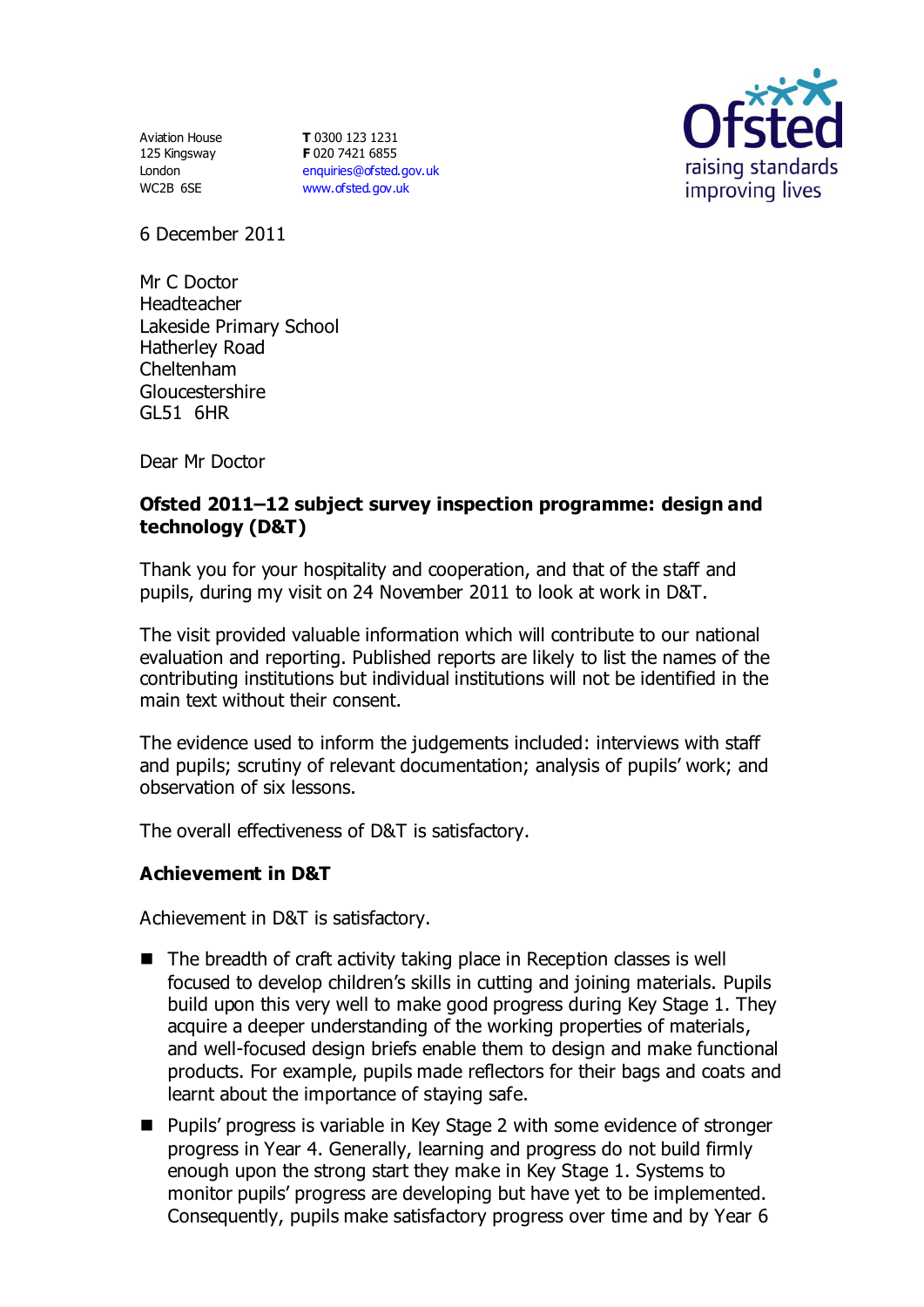most reach standards broadly in line with expectations for their age. Pupils with special educational needs and/or disabilities are fully included and supported in lessons and make similar progress to their peers.

■ Pupils enjoy constructing models and their knowledge of how to stay safe when using equipment, such as scissors and glue guns, is well developed across the school. They listen carefully in lessons and follow instructions.

## **Quality of teaching in D&T**

The quality of teaching in D&T is satisfactory.

- Teachers manage lessons safely and activities are well chosen to engage pupils and provide opportunities for them to refine model-making skills. Tasks and activities in the best teaching are purposeful and well planned with a very clear focus on developing specific knowledge, skills and concepts in designing and making. In these lessons, pupils understand what is expected of them because they work to very clear criteria that their products must meet to be successful. For example, Year 4 pupils applied the information gained from their earlier investigations into food labels to develop their prototype chocolate packages. However, the features of the best practice are not shared sufficiently across the team to ensure that all teaching is consistently challenging and builds progressively to extend and deepen pupils' knowledge and skills.
- The use of established strategies such as 'talking pairs' aids pupils' learning and supports the emerging use of reflection and self-assessment. Where teaching was strong, the marking and feedback to pupils were diagnostic and focused on helping pupils to improve. This was not consistent across all classes.

# **Quality of the curriculum in D&T**

The quality of the curriculum in D&T is satisfactory.

- Teachers' choice of themes provide a broad range of making opportunities and secure focus on acquiring knowledge and basic skills to explore the properties and use of materials to promote pupils' modelling skills. These opportunities work best when pupils also have a specific brief or problem to solve, such as the challenge to children in the Reception class to design and make a device to rescue someone trapped in a tower. However, designing and making to improve products and the focus on meeting user needs is not consistently embedded in curriculum planning.
- The school's curriculum planning of the Early Years Foundation Stage makes an effective contribution to developing children's making and planning skills. Appropriate steps have been taken to increase the focus on developing pupils' knowledge and understanding of mechanisms in Key Stages 1 and 2. Individual projects that pupils plan and make at home with their families are very popular and make a positive contribution to developing their technical and research skills.